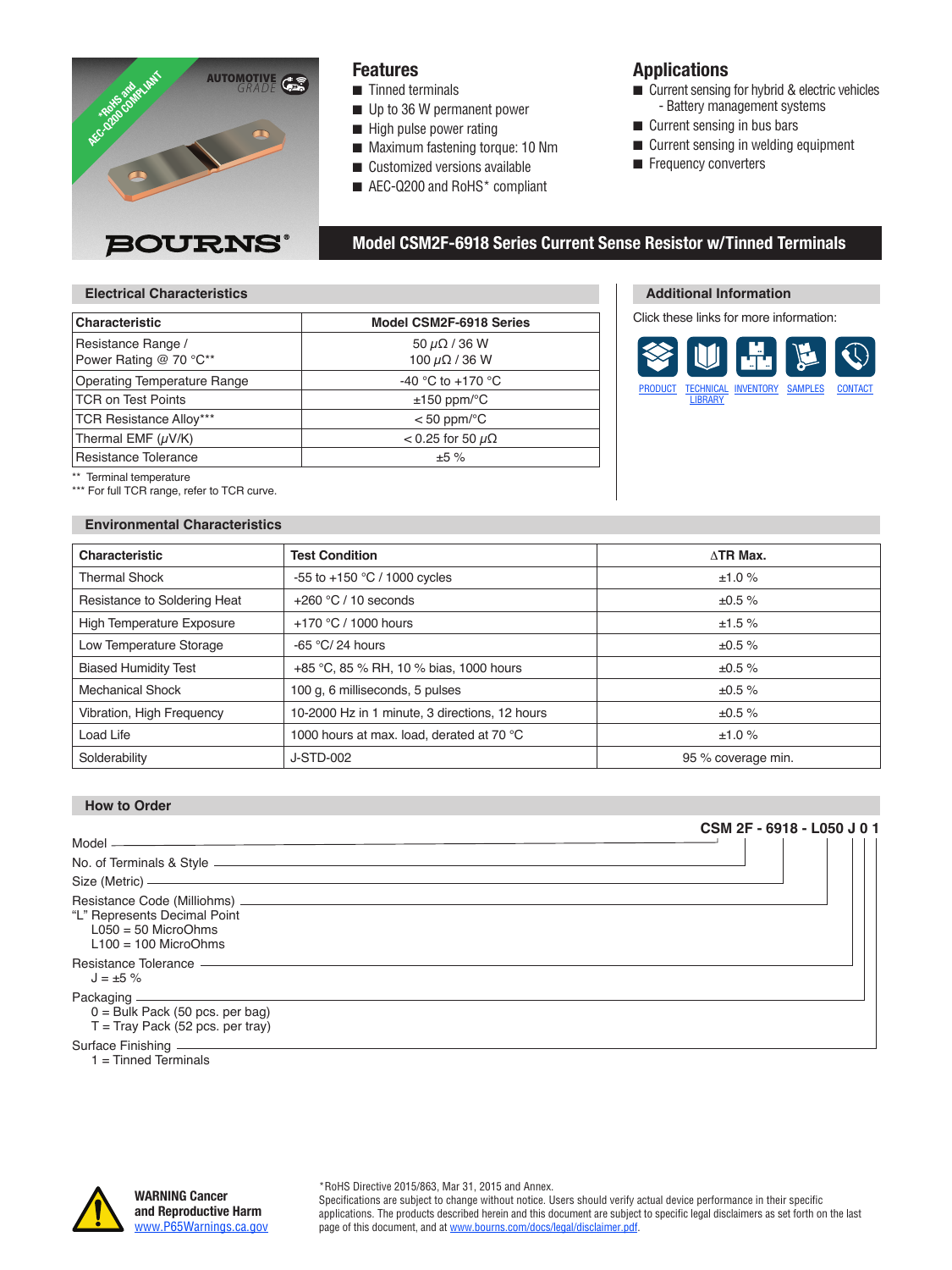### **Model CSM2F-6918 Series Current Sense Resistor w/Tinned Terminals**

# **BOURNS®**





#### NOTES:

- 1. Tinned Terminals: 100 % Sn, RoHS Complaint, JESD201 Class-2, ST200 Process, 2.5 -8 micrometers, NI underplate 1.5- 4 micrometers.
- 2. Base Material Copper: C10200 Temper 1/2 Hard.

| DIMENSIONS: | мм<br>(INCHES) |
|-------------|----------------|
| TOLERANCES: | 0.25<br>(.010) |

UNLESS OTHERWISE NOTED



Specifications are subject to change without notice.

Users should verify actual device performance in their specific applications.

The products described herein and this document are subject to specific legal disclaimers as set forth on the last page of this document, and at www.bourns.com/docs/legal/disclaimer.pdf.